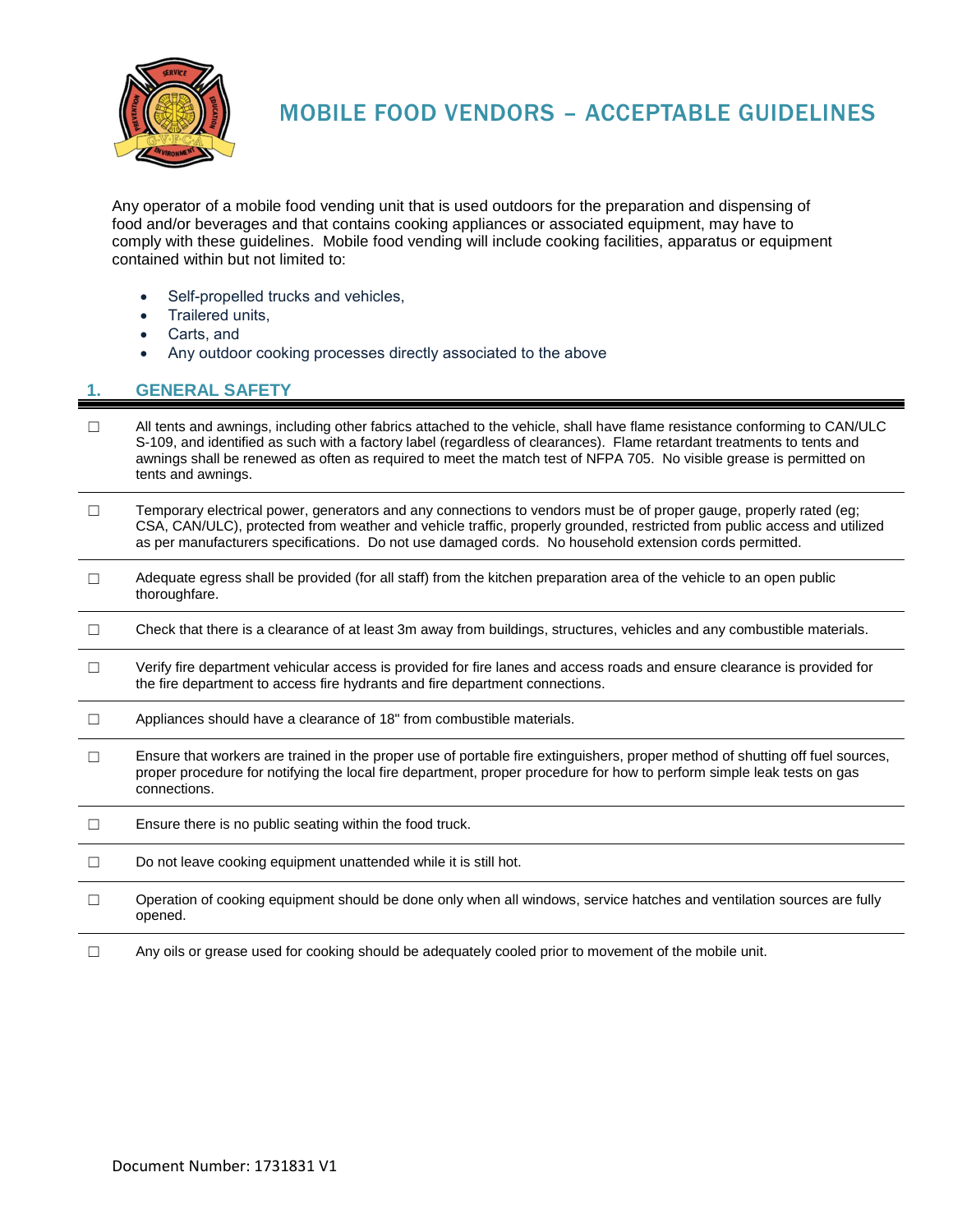

MOBILE FOOD VENDORS – ACCEPTABLE GUIDELINES

| 2.     | <b>GENERAL REQUIREMENTS &amp; STANDARDS</b>                                                                                                                                                                                                                                                  |
|--------|----------------------------------------------------------------------------------------------------------------------------------------------------------------------------------------------------------------------------------------------------------------------------------------------|
| $\Box$ | A valid Business License, if applicable, is required prior to operating in each municipality.                                                                                                                                                                                                |
| $\Box$ | All mobile food vendors are to be inspected annually and display the appropriate GVFCA inspection sticker (2019). The<br>completed inspection report will be kept in the vehicle for review by local Fire Departments.                                                                       |
| $\Box$ | A Food Permit to operate shall be obtained from the local Health Authority.                                                                                                                                                                                                                  |
| $\Box$ | Trucks, trailers and/or carts shall display a certified Technical Safety BC inspection tag verifying that gas and electrical<br>operation has been approved.                                                                                                                                 |
| $\Box$ | All appliances are required to have appropriate certification and/or listing (ie; CSA, ULC, Technical Safety BC).                                                                                                                                                                            |
| $\Box$ | Vendors using heating or cooking units shall provide, for their own use, at least one 10lb portable multi-purpose fire<br>extinguisher with a rating of not less than 4A-40:BC. Extinguishers must be visible, assessable, mounted and must be<br>within 30 feet of the cooking area.        |
| $\Box$ | All commercial deep fryers or other cooking processes using oil are required to have a portable Class K wet chemical<br>extinguisher.                                                                                                                                                        |
| $\Box$ | All solid fuel appliances, whether under a hood or not, with fire boxes of 0.14 m3 (5 ft3) volume or less shall have at least a<br>listed 2-A rated water spray fire extinguisher or a 6 L (1.6 gal) Class K wet chemical extinguisher.                                                      |
| $\Box$ | All commercial cooking units that create grease laden vapors (deep fryers, burners, grills, etc) in trailers or trucks shall<br>have an automatic suppression system meeting ANSI/UL300 or ULC/ORD-C 1254.6, and a ventilation system conforming<br>to NFPA 96, as per BC Fire Code 2.6.1.9. |
| $\Box$ | The automatic suppression system shall be interconnected to an electrical contact and/or fuel shut off, so if the system is<br>discharged the gas valve will close and the electricity or fuel to the appliances will be shut off.                                                           |
| $\Box$ | Stand-alone stoves or burners and self-contained cooking appliances located outside should be supported on an<br>acceptable sturdy base and table, approved by the AHJ, with a minimum 1 meter clearance from combustibles.<br>Appliances shall not be placed directly on the ground.        |
|        | <b>SERVICE</b>                                                                                                                                                                                                                                                                               |
|        | While some municipalities do have a requirement with respect to ASTT servicing in order to obtain a GVECA approval                                                                                                                                                                           |

- ne municipalities do have a requirement with respect to ASTT servicing, in order to obtain a GVFCA approval sticker, ASTT servicing must be complete. Local jurisdictions may allow you to operate, but will not be able to provide you with multi-jurisdictional approval.
- ☐ All service reports shall be kept with the vehicle for review by the local Fire Department.
- ☐ All commercial cooking suppression systems shall be tagged by a qualified ASTT service technician within the past 6 months, have no deficiencies on the tag, and be in approved operating condition (eg: lineup, nozzles, manual pull, signage).
- $\Box$  All commercial cooking exhaust hoods and ventilation systems shall have required filters and trays installed at all times (mesh filters not permitted) and have been cleaned and serviced by a qualified ASTT service technician within 6 months, have no deficiencies on the tag, and have no evident grease accumulation.
- ☐ Extinguishers to have current service completed by an ASTT tech and be in compliance with NFPA 10.